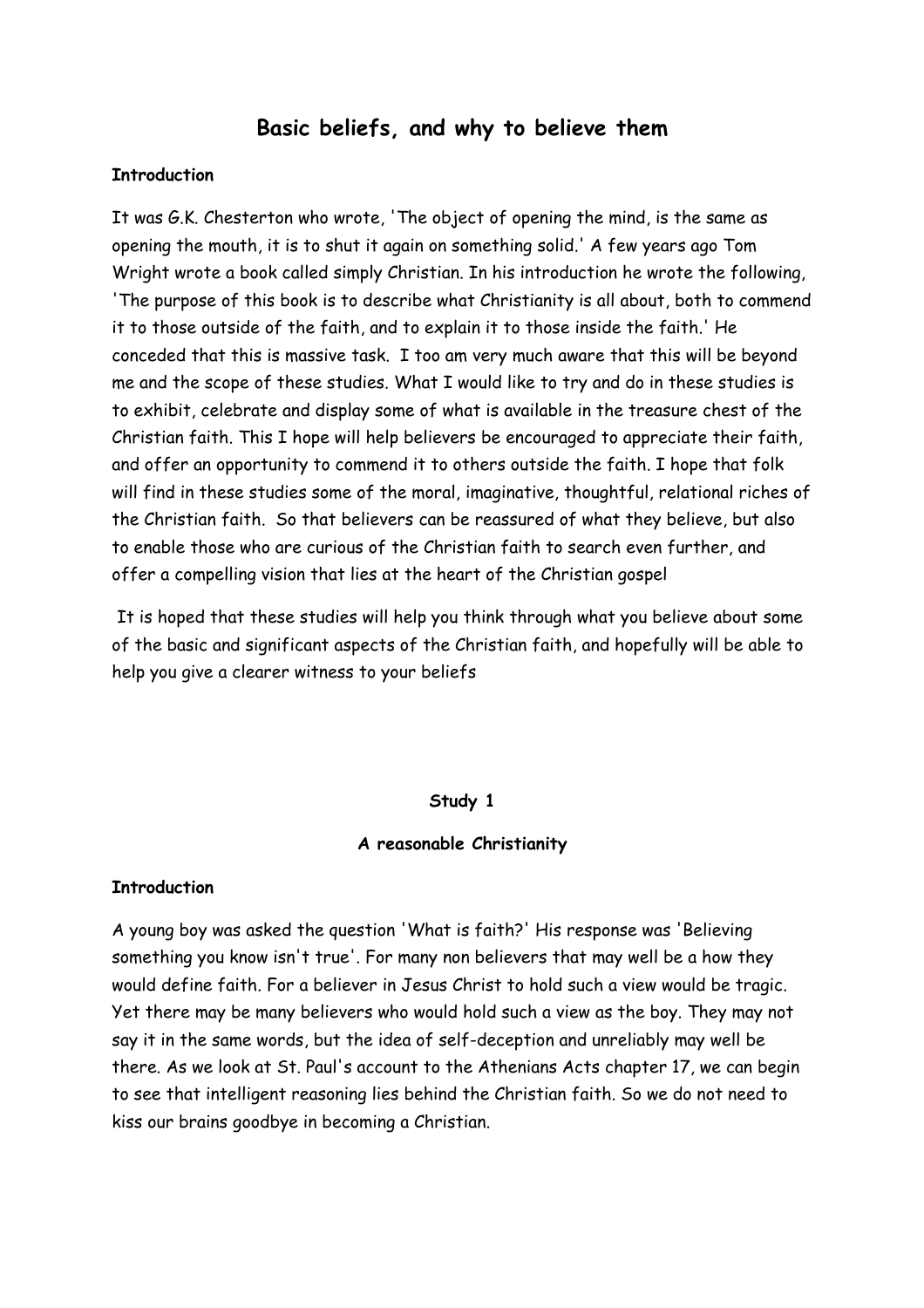## **The big picture**

1. In what situations have you needed answers about the reasonableness of Christianity?

2. Where did you turn for answers to these questions put to you?

3. Culture today offers a broad spectrum of ideas about spirituality. How often have we heard it said 'that's your truth, not mine.' How does this pluralism make your own intellectual understanding of God easier or more difficult to resolve?

4. How does this diverse environment make it easier or more difficult to experience God as a living person in your life?

## **The biblical picture**

Read Acts 17:16-34

5. Describe the situation Paul fund himself in when he spoke in Athens [vs; 16-21]

6. Summarise Paul's sermon to the Athenians [vs; 22-31]

7. What steps did Paul take to meet his audience on its own terms?

8. As you talk with people about Christianity, [or listen to other, do the talking], what ways have you [they] found to connect?

9. After Paul's sermon some people scoffed, while others believed. What could account for the different reactions to one sermon?

10. Some of the Athenians were unwilling to accept Paul's talk about the resurrection. What elements of Christianity are difficult for you to accept, understand?

## **Being in the picture.**

11. There seem to be two equally misleading perceptions on the question of whether Christianity is rational or not. The first is to focus solely on experience with God, excluding reason' Just have faith.' and therefore pushing away the idea that the gospel is a solid basis for faith. The second group places all the emphasis on the mind. Such people tend to argue into believing as they do? Which camp would you tend to be attracted towards the most? And why?

12.1 Peter 3; 5 tells us that we should be prepared to give an answer for the hope that is within us. As you begin to work through these studies, see if you can prepare a list for the hope that is within you.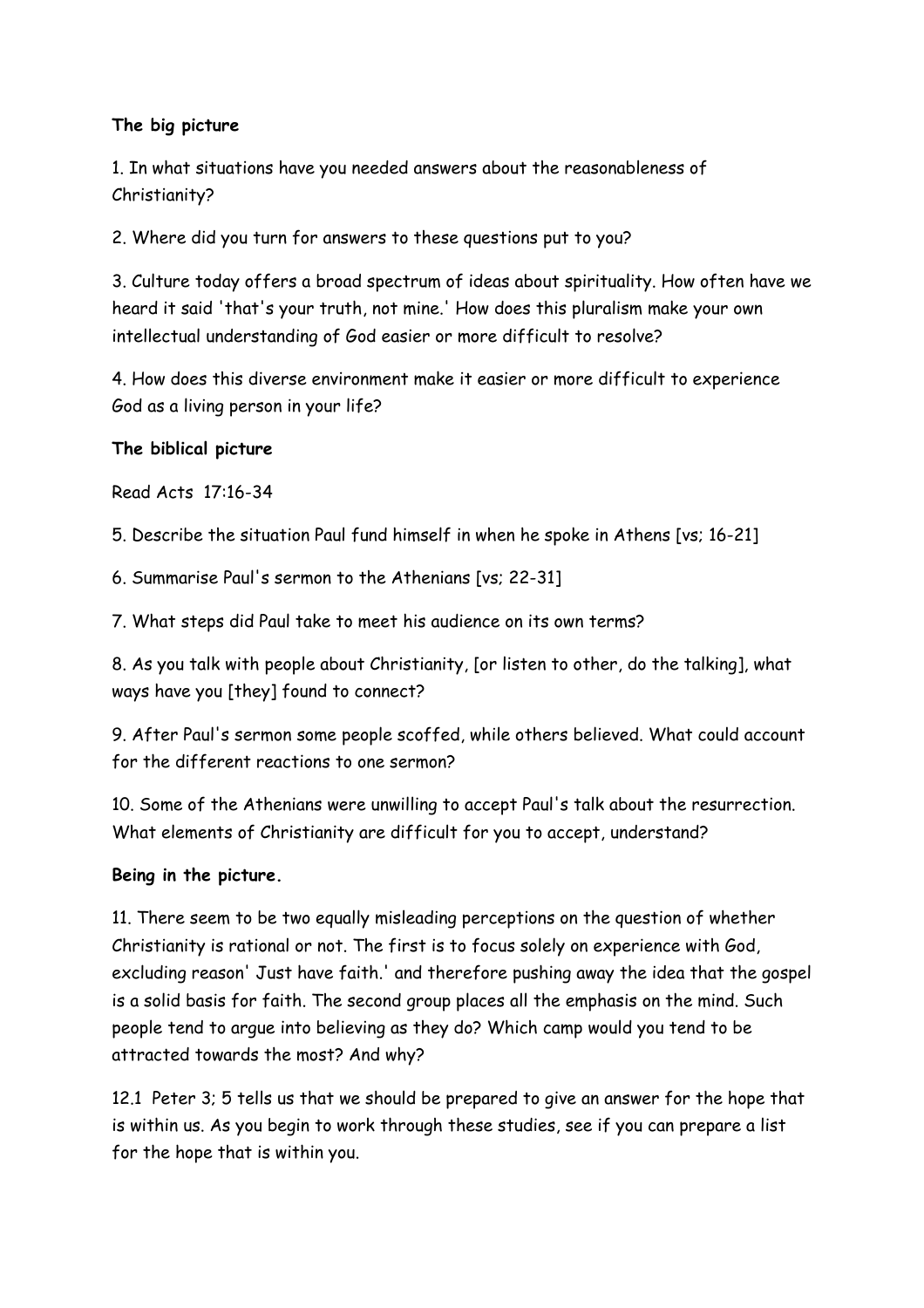## **Study 2**

### **The importance of the resurrection of Jesus**

### **Introduction**

In 1930 a lawyer called Frank Morison set out to discredit Christianity, by proving that Jesus did not rise from the dead. He was convinced that the resurrection was just fable and fantasy. However as he began his research Morison the case against the resurrection was not as easy as he thought. His Book "who moved the stone?" is an account of he became persuaded against his will of the fact of the bodily resurrection.

## **The big picture**

1. Many have attacked belief in the resurrection. What explanations have you heard which try to explain away the resurrection?

2. Do you have a memorable experience of Easter worship? What made this experience interesting? What thoughts and feelings stick in your mind?

## **The biblical picture**

Read 1 Corinthians 15:3-20

- 3. What words of phrases emphasise life?
- 4. Which emphasise death?
- 5. According to verse 3-11, what are the essential elements of the gospel?
- 6. What proofs of Jesus resurrection does Paul offer[vs. 5-16]?

7. Why did Paul consider the resurrection to be important[ vs. 17-19]?

8. The worldwide spread of the Christian church, and the Bible's witness accounts al grew out of Jesus' resurrection. How do these evidences increase your certainty of the truth of Jesus' resurrection?

### **Being in the picture**

9. What implications does the resurrection of Jesus have for your daily living?

10. How would you like to act on your belief in Christ's resurrection claims and in his power?

11. How does your understanding of the resurrection of Jesus help you to continue to give an answer for the hope that is in you?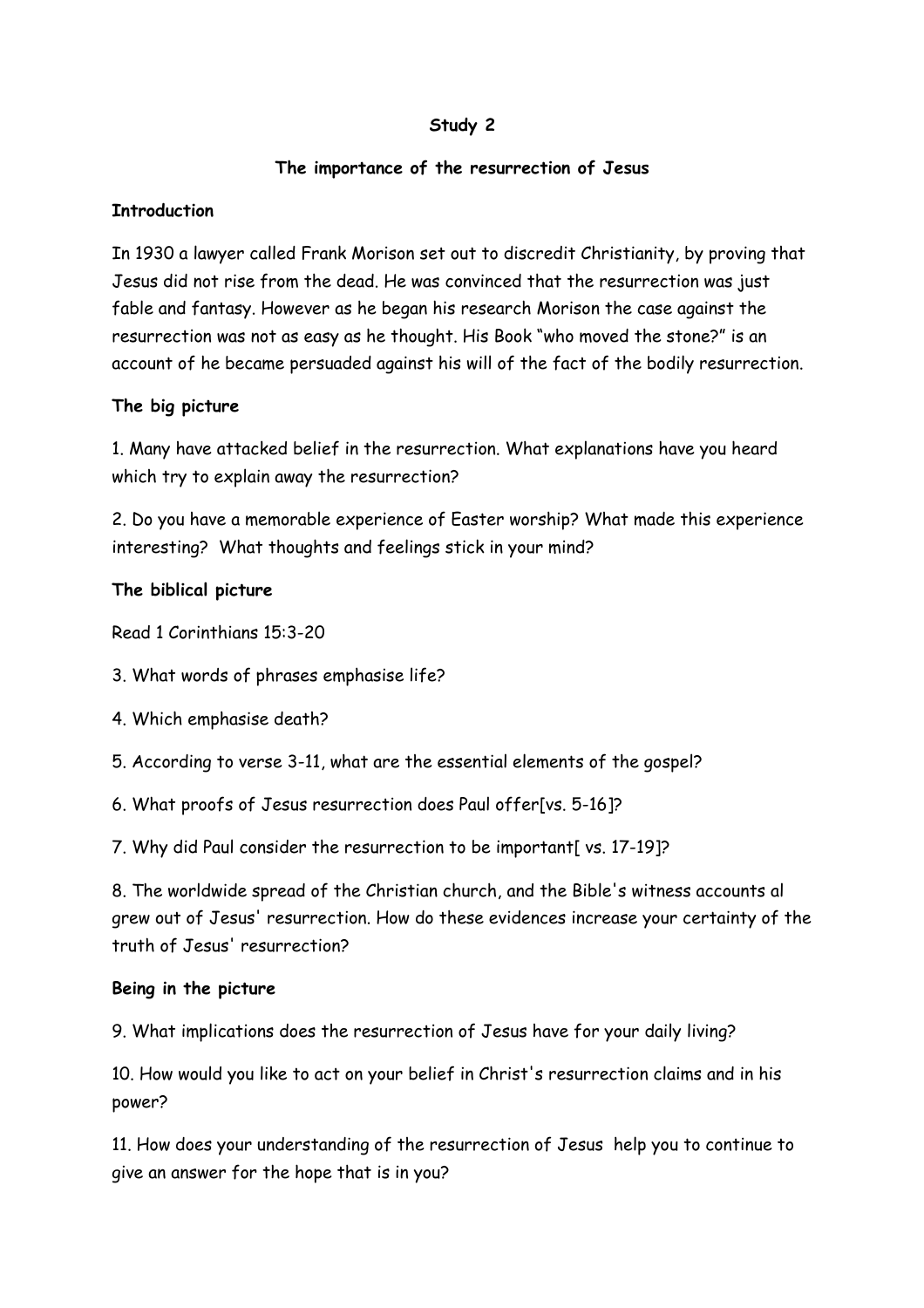## **Study 3**

### **The relevance of miracles**

### **Introduction**

To some the value of a miracle is a quaint way of conveying a spiritual truth, and they are not meant to be taken literally. This view does seem to have a problem with the whole idea of miracle, and goes even deeper for behind it is a question about the whole idea of God. It goes to the very heart of the possibility of miracles. A miracle does two things I feel, it displays God's power and demonstrates God's character. This is something which Jesus discussed with the disciples in John Ch 14.

### **The big picture**

1. When you have read or heard of the miracles of Jesus, what reactions have you had?

2. What examples of modern day miracles are you aware of?

3. What reactions do you have to these examples?

## **The biblical picture**

Read John 14:8-14

4. What verbs [action words] do you notice in this passage?

5. What do they emphasise?

6. When in your life have you felt the need to ask God for a sign in order to believe or understand?

7. What eye-opening fact about himself does Jesus want Philip and the disciples to understand?

8. How would you react to their situation?

9. What do the miracles of Jesus[ the Son] tell us about his relationship to God [ the Father].vs. 10-11?

10. What are the greater things Jesus is referring to in verse 12?

11 What purpose do biblical miracles fulfil?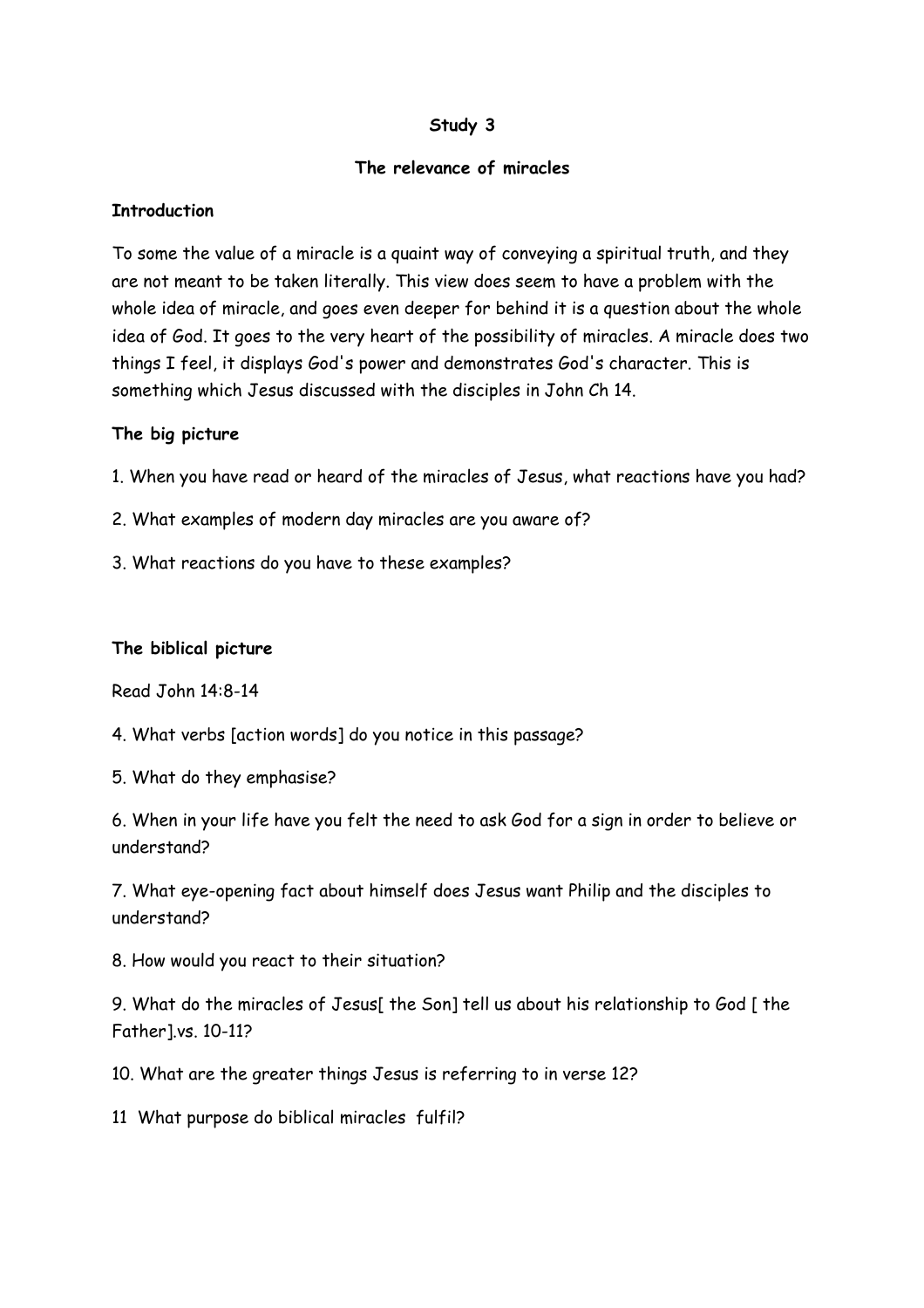#### **Being in the picture**

12. Many questions about miracles expose a deeper problem underneath, usually about the nature of God. What questions do you have about God?

13. C.S. Lewis in his book Miracles wrote that Christianity is 'the story of a great miracle. 'In what ways does Jesus miracles authenticate his message?

14. How do the miracles of Jesus demonstrate God's love?

### **Study 4**

## **looking at suffering and evil**

## **Introduction**

The question "Why?" often arises, as in Why are some babies born blind? Why is a promising life cut short? Why are there wars in which thousands of innocent people die?

 The classic answer to the problem is either God is all powerful, but not all-good, and therefore cannot stop evil; or God is all-good, but unable to stop evil, in which case he is not all powerful. The general tendency is to blame God for evil and suffering and pass on all responsibility for it to him. However the Bible will not allow mankind such an easy escape route

### **The big picture**

1. What types of questions about suffering do you find most difficult to answer? Why?

2. What kinds of hard questions about suffering have you asked during your life?

3. When have you found it difficult to answer someone else's questions about suffering?

### **The biblical picture**

Read Romans 8:28-39

4. According to this passage what does God do for us?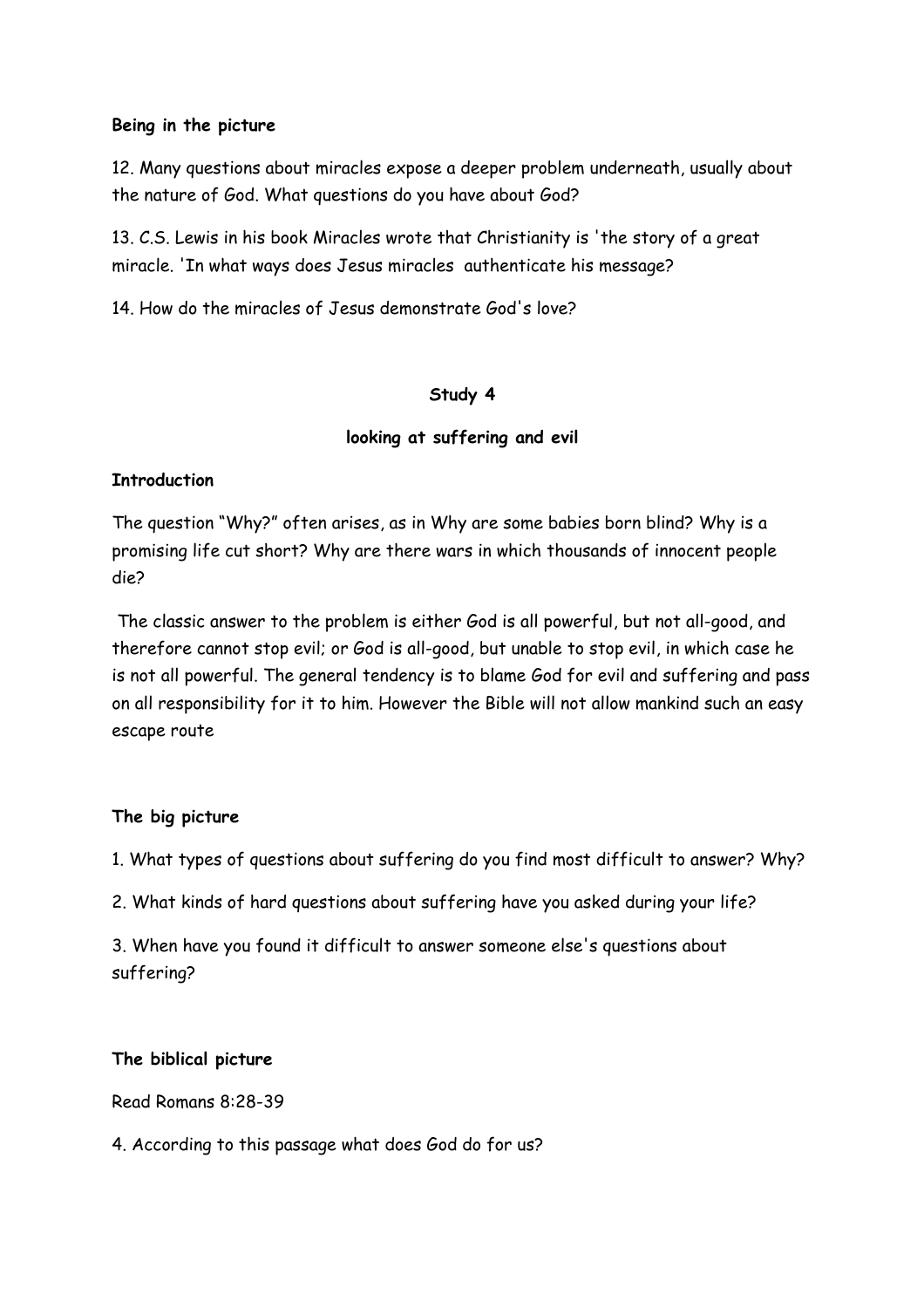5. Consider the questions you've raised about suffering. How does vs.28 address these questions?

6. Have you known of instances in which suffering is unjustly attributed to God? Can you explain?

7. What issues do the rhetorical questions in vs. 31-35 raise for you?

8. Describe the specific actions God has initiated for us?

9. What assurances of God's trustworthiness in the midst of suffering are found in these initiatives?

10. According to vs.35-39 what cannot separate us from Christ?

11. How does this knowledge give you courage as you face suffering?

### **being in the picture**

12. How can you respond to questions about suffering in the light of this passage?

### **Study 5**

### **Is Christianity unique among world religions?**

### **Introduction**

Today there is a meeting of cultures, nations, races and religions like never before. The rise of the internet, television, travel, immigration introduce us to many sincere, educated and intelligent people. Some of them are interested in the historical culture of Britain, and especially the Christian traditions that gave birth to the culture. As religious beliefs are exchanged then a question naturally arises as to whether or not Christianity is unique among world religions, or it just a variation on a basic theme running through all religions?

In John chapter 14 Jesus talks to his followers about this very topic.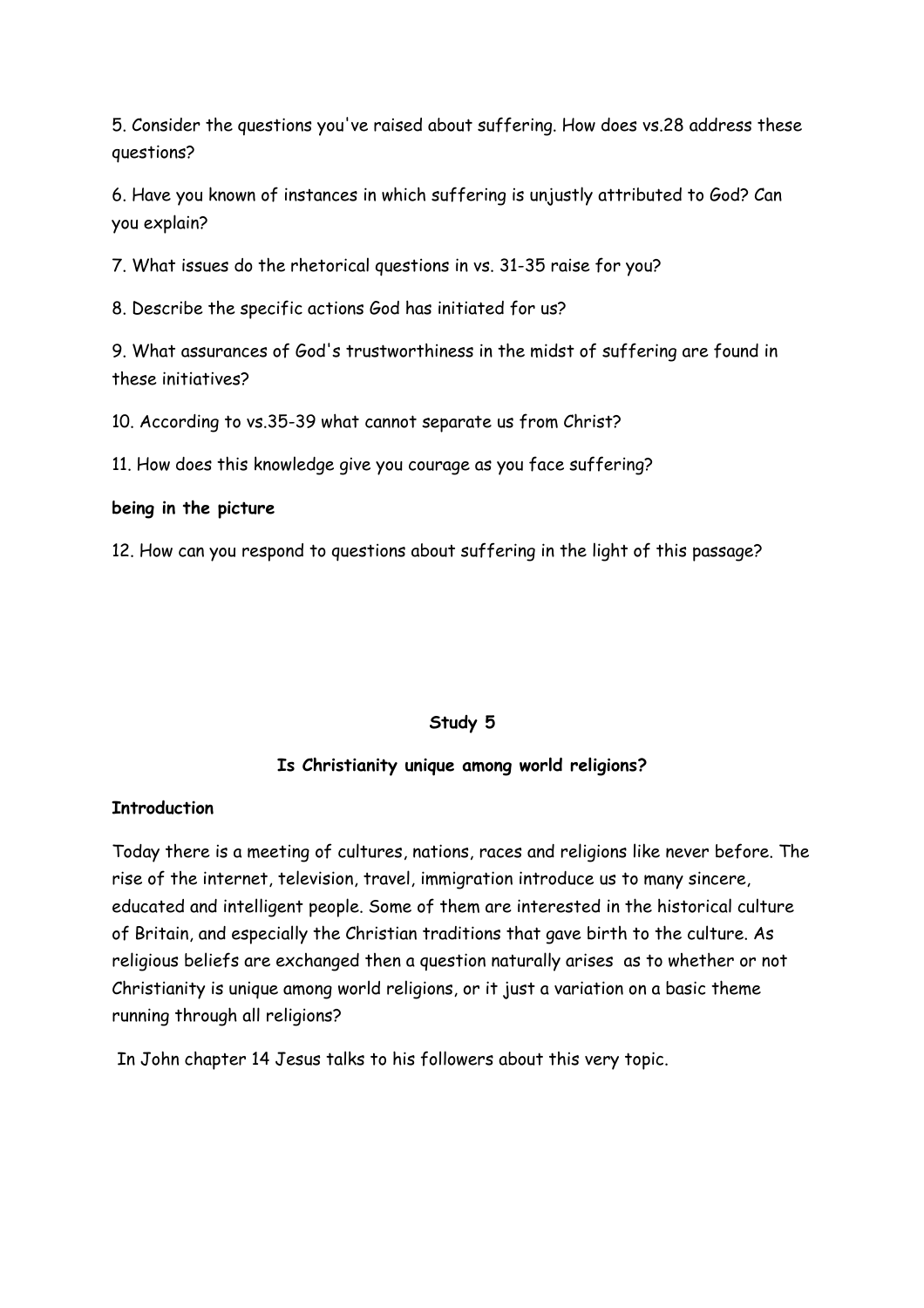## **The big picture**

1. When have you faced the question of whether Christ and Christianity is unique?

2. What do you find compelling about the arguments of those who say all religions are the same?

3. What holes do you see in their arguments?

### **The biblical picture**

Read John 14: 1-7

1. How does Jesus, in John 14:1-4 respond to Peter's question in John 13:36?

2. What facts in vs.1-4 would have been comforting to the disciples?

3. What comfort can you draw from these verses in times of questioning?

4. What seems to be Thomas's concern in verse 5?

5. Jesus emphasises three things about himself, that he is the way, the truth, the life v.6 Why is each of these significant and non-negotiable in the Christian faith?

6. What does the fact that we cannot come to the Father except through Jesus [ v6] tell you about how we should respond to those who say all religions are equal?

7. How does knowing Jesus help us to know God? [ v.7]

8. What implications does this verse have for talking to those of other religions, especially those whose god is a distant, unknowable being?

## **Being in the picture**

The three major world religion are Buddhism, Hinduism, Islam. Read the following descriptions, and describe what Christianity has to offer each religion

## Buddhism

The ultimate goal is to overcome desire by following the eightfold path of enlightenment and achieve nirvana, which is total nothingness and a loss of self

### Hinduism

Nirvana is also the goal, but it refers to reunion with Brahma, he all pervading force in the universe which is the Hindu's God. Individuality is lost, but without the total selfannihilation of Buddhism. Nirvana is achieved through a continuous cycle of life, death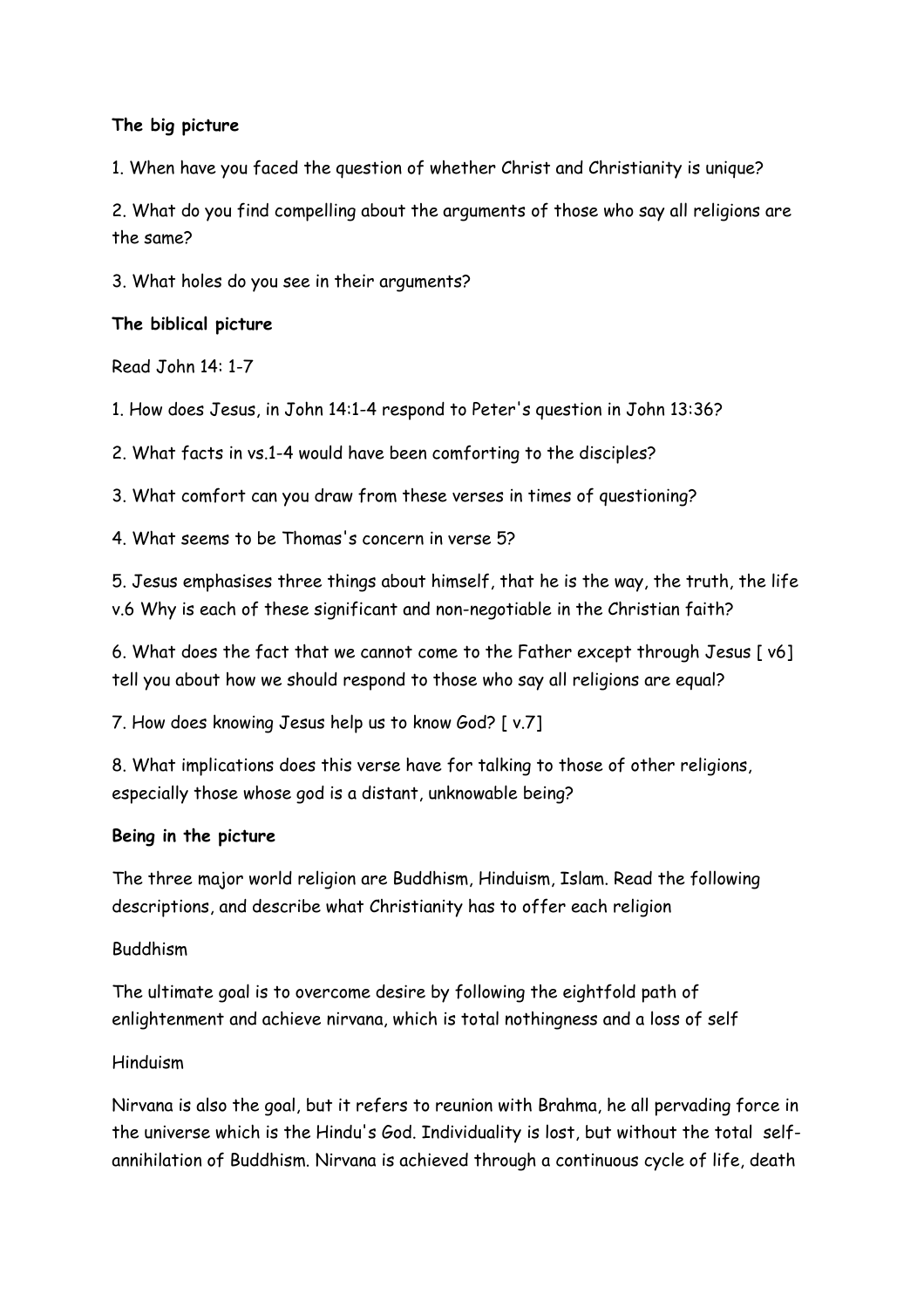rebirth, or the law of karma. If we lead a moral life, then we move up the scale of life with more comfort and less suffering. If we live a bad life, when we move down the scale in the next life.

Islam

Heaven is a paradise of wine, women and song, but is achieved by abstaining from these things in life and following the five pillars of Islam; repeating the creed, making a pilgrimage to Mecca, giving alms to the poor, praying five times daily, and keeping the fast of Ramadan. There is no possibility of assurance that you will go to paradise.

## **Study 6**

## **Is Christian experience valid outside of ourselves**

## **Introduction**

To many the Christian experience is completely personal and subjective, and has not objective, eternal and universal validity. The premise behind all this is that mind is capable of infinite rationalisation. Belief in God for some is seen as a mere wish fulfilment. For some it is seen as throwback to our need of a father image. The assumption which is being made is that Christianity is a crutch for emotional cripples who can't make it through life without such a crutch. However Christianity is not induced by belief in unrealities. The song 'you ask me how I know he lives, he lives within my heart' is only half the truth, the other half is that we know he lives because he rose from the dead in history. Personal subjective experience is based on objective fact.

## **The big picture**

1. When have you felt that someone was questioning the validity of your Christian experience?

2. Think of a notorious sinner,[ famous person./ personal acquaintance] you have known of. When have you found yourself questioning someone's conversion?

3. Think about your own spiritual journey. What aspects of your experience validate the truth of Christianity for you?